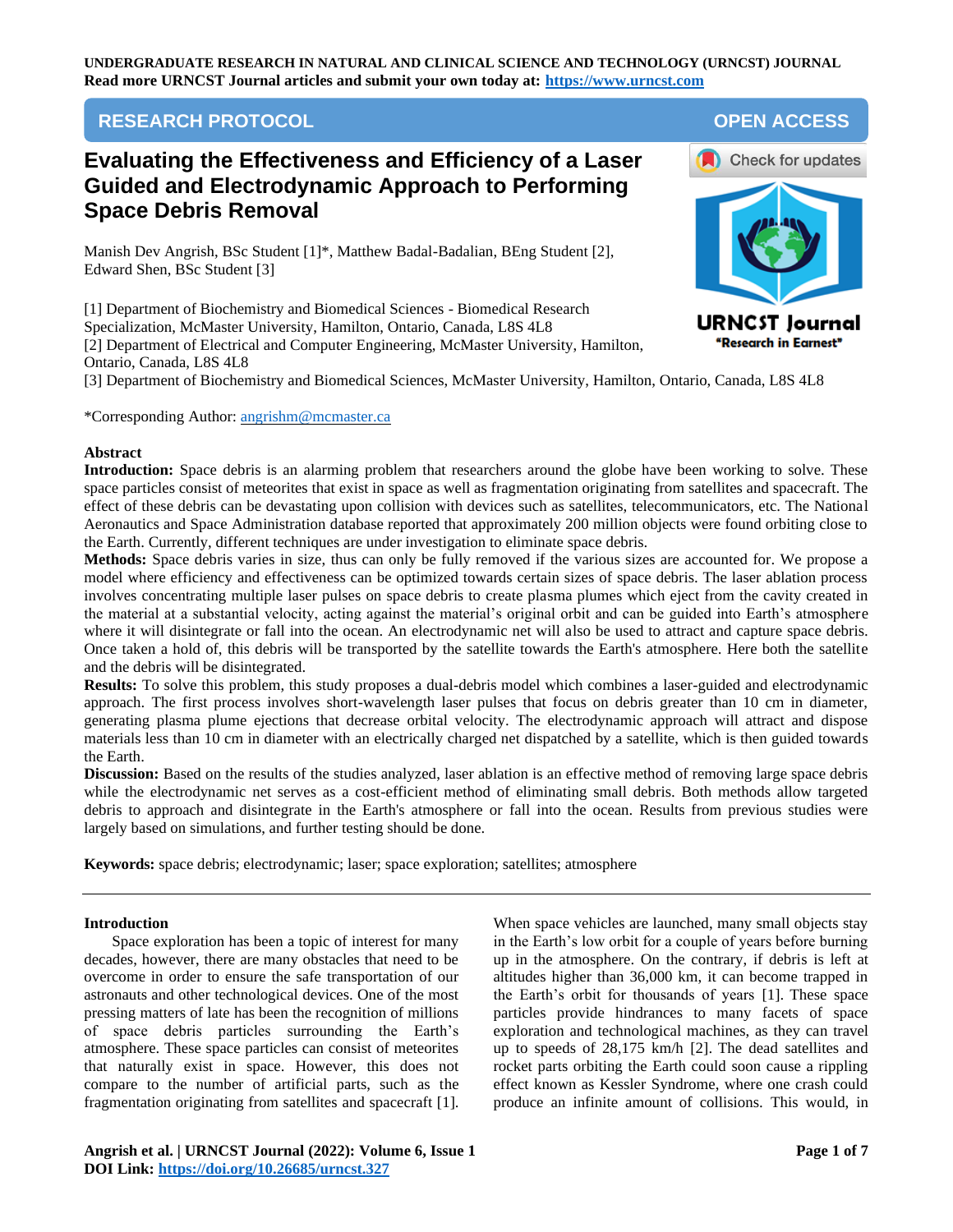turn, make the Earth's orbit unusable and put an end to all current and future space programs. According to NASA, there are currently 27,000 pieces of space debris that can be detected by the Department of Defense's global Space Surveillance Network sensors, however, they estimate there to be many more objects orbiting the Earth, as smaller sized debris can be hard to track [\[2\].](#page-5-1) Since space debris can dramatically vary in size, a dual approach method has been proposed. A laser-mediated method would target objects greater than 10 cm in diameter, whereas an electrodynamic net approach would target objects less than 10 cm in diameter. This study seeks to evaluate the effectiveness and efficiency of laser ablation and electrodynamic nets as methods of eliminating space debris of varying sizes.

### **Methods**

Laser ablation: Shen et al. [\[3\],](#page-5-2) explores the optimal choice of laser transmission by taking into consideration four conditions that should be met: high average power and peak power, high pulse energy, high laser beam quality, and mature technology with simple maintenance [\[3\].](#page-5-2) The authors describe a reliable solid-state laser operating in a burst mode that does not have a mechanically driven component and no need to refuel the system [\[3\].](#page-5-2) They determine the optimal mirror diameter to be 2.44 m to obtain a 15 cm focal spot considering the difficulty of tracking and energy waste [\[3\].](#page-5-2) They also demonstrate that the optimal laser repeat frequency to be 100 Hz assuming laser pulse energy is 1 kJ and considering effectiveness and cost [\[3\].](#page-5-2) The mass is the most important parameter when studying the motion of space debris [\[3\].](#page-5-2) Through the statistical analysis, it was found that the mass of space debris is proportional to the diameter of the debris, raised to the power of 2.26 (m  $\propto$  d<sup>2.26</sup>) [\[3\].](#page-5-2) Space debris is mainly composed of aluminum and carbon, which follow the same model [\[3\].](#page-5-2) Thus, the properties of these elements are very useful for understanding space debris [\[3\].](#page-5-2) Using the same model, debris with a diameter of 10 cm would weigh 70 g if it was purely made out of aluminum and 40 g if it was purely carbon-based [\[3\].](#page-5-2) A mechanical impulse, mΔv, of a material, is equivalent to the coupling coefficient,  $C_m$ , multiplied by the incident laser pulse energy, E,  $(m\Delta v =$  $C_mE$ ) [\[3\].](#page-5-2) The coupling coefficient,  $C_m$ , is found to be 1.4  $\times$ 10−5 N⋅s/J for carbon and 2  $\times$  10−5 N⋅s/J for aluminum according to experimental results [\[3\].](#page-5-2) However, the coupling coefficient,  $C_m$ , only remains constant when the wavelength, intensity, and pulse length of the laserirradiated to the debris material also remain constan[t \[3\].](#page-5-2)

Soulard et al [\[4\].](#page-5-3) describe the laser requirements for the removal of space debris [\[4\].](#page-5-3) For aluminum debris with an initial orbit of 800 km, the orbital velocity would need to be decreased by 2.5% in order for it to reach an altitude of 100 km where re-entry into the atmosphere occurs [\[4\].](#page-5-3) Additionally, it was found that laser emission in spacebased operations was more energy efficient compared to ground-based operations [\[4\].](#page-5-3) This study distinguishes

regimes in size, energy, and pulse duration between space and ground-based operations, noting that nanosecond pulse durations would be suitable for atmospheric transmission, and shorter picosecond pulses would be suitable for space transmission [\[4\].](#page-5-3) This study also outlines a novel architecture, the International Coherent Amplification Network (ICAN) project, a space-based operation that is capable of tracking and de-orbiting hyper-velocity space debris [\[4\].](#page-5-3)

Electrodynamic net: In a study conducted by Pearson et al. [\[5\],](#page-5-4) the authors discuss their spacecraft, ElectroDynamic Debris Eliminator (EDDE), and the various benefits it provides. In a simulation conducted to remove 2,465 objects in Low Earth Orbiting weighing greater than 2 kg, EDDE was compared with other propulsion systems [\[5\].](#page-5-4) The outcomes showed that an estimated 12 EDDEs were required to fulfill this task, compared to the next closest of 30 vehicles using the Variable Specific Impulse Magnetoplasma Rocket (VASIMR) propulsion system. Moreover, the estimated total mass in orbit was 0.04% of the VASIMR system. Furthermore, it was hypothesized 12 EDDEs could get rid of 2,166 tons worth of space debris under a 7-year time span. Alongside this, Pearson et al. [\[5\]](#page-5-4) also discuss the versatility of their net dispenser, as it would be a 100 m tether that would have the ability to both project forward and be reeled backwards, allowing for the abortion of any poorly executed launch and correction to any mistakes that were made [\[5\].](#page-5-4)

In another study performed by Sharf et al. [\[6\],](#page-5-5) the closing mechanism of the tethered net was explored. The researchers decided to use a lump-parameter model, where the mass of the net consists primarily of a finite number of physical knots of the net, and the axial stiffness properties are represented by massless springs between the point masses [\[6\].](#page-5-5) When the net is launched, it has minimal tension, however when the net starts to initiate closure, it reaches maximum tension  $(\sim 10 \text{ N})$ . The speed of the tether in the stimulation was less than 2 m/s [\[6\].](#page-5-5) The experiment conducted by this researchers lasted 100 seconds, and had 6 steps within that timespan: (a) net starts deploying  $(t = 1s)$ , (b) net and debris are in contact  $(t = 17s)$ , (c) closing mechanism is activated and tethers are shortened  $(t = 33s)$ , (d) debris is captured  $t = 40s$ , (e)-(f) capture is sustained (t)  $= 78$  seconds and  $t = 100$  seconds, respectively) [\[6\].](#page-5-5) The closing mechanism of the net revolved around the idea that the tether would shorten around the net's perimeter, which would thereby allow the net to close around the target [\[6\].](#page-5-5)

In addition, in a study performed by Bevenuto et al [\[7\].](#page-5-6) several ideas for different aspects of the tether net deployment are mentioned. In terms of collision detection, the researchers propose to use a hierarchical boundingboxes collision detection algorithm called Minimum Spherical Bounding Boxes. The net that Bevenuto et al [\[7\].](#page-5-6) felt could be effective is one of a planar or pyramid shape and can be either interlaced or non-interlaced. The planar net and 3-D pyramid-shaped nets would have differences in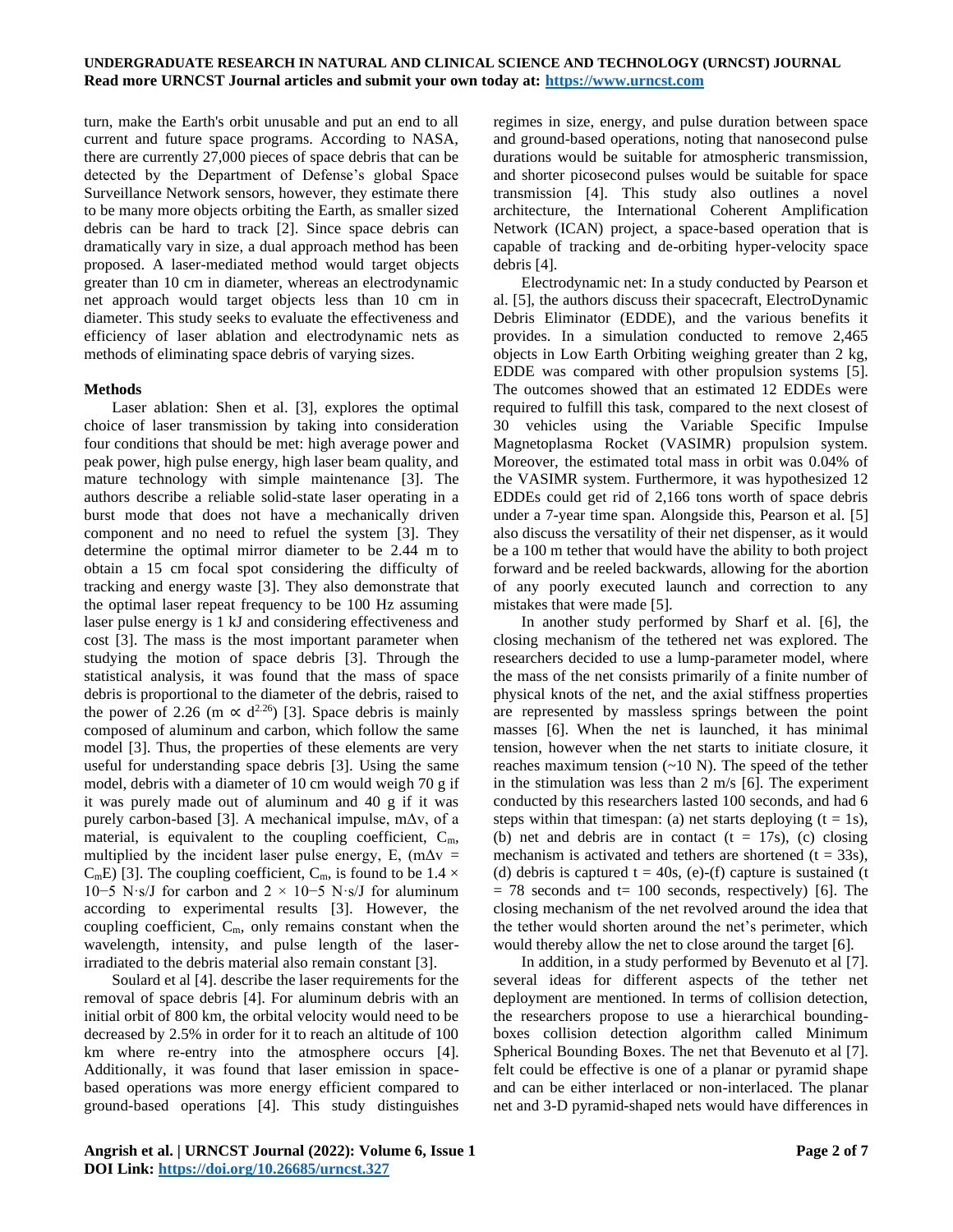mass, mesh length, closing time and target size, all of which would be greater for the former [\[7\].](#page-5-6) The authors also discuss post-burn as a crucial aspect of the process. According to the researchers, the most effective way to carry out this procedure would be to produce a single burn and then cut the tether and perform a collision-avoidance maneuver [\[7\].](#page-5-6) As well as this, the stiffness of the tether was also considered in-depth, with the conclusion pointing to a more stiff tether being more advantageous. This is apparent as a non-stiff tether makes the chaser attitude more difficult to control and the drift from velocity direction alignment is greater, meaningless transfer efficiency, as well as generating the possibility of creating entanglements [\[7\].](#page-5-6)

#### **Results**

Laser ablation: This protocol includes a dual debris model. The first approach involves guided laser pulses targeted for space debris greater than 10 cm in diameter. Technologies relevant to this approach are easily accessible

such as steering optics, monitoring and tracking, optics, and laser technologies [\[8\].](#page-5-7) The laser ablation process involves multiple laser pulses to create plasma plumes resulting from laser detonation [\[9\].](#page-5-8) The laser will use a short ultraviolet wavelength since it is most effective in laser-materials interactions and the pulse duration can vary between milliseconds to femtoseconds [\[9\].](#page-5-8) Laser ablation is preferable since short laser pulses remove space material so frequently that surrounding material heats up from absorbing laser energy [\[9\].](#page-5-8) The compressed pulse power is high enough to melt and vaporize the material and generates plumes of plasma which eject from the cavity created in the space material [\[9\].](#page-5-8) The plasma plumes eject at a substantial velocity of  $10^5$  m/s in a vacuum, acting against the material's original orbit velocity, as seen in [Figure 1](#page-2-0) [\[9\].](#page-5-8) With enough repeated laser detonations, the debris can be guided into Earth's atmosphere where it will disintegrate or fall into the ocean.



<span id="page-2-0"></span>**Figure 1**. Vector model of plasma plume generation upon laser ablation of space debris material. Plasma plumes are ejected from the cavity created by a train of laser pulses on space debris. The ejection of plasma plumes creates a force that acts against the debris's original motion, and causes the debris to change direction and decelerate [\[3\].](#page-5-2) Created via Biorender.

Electrodynamic net: The second approach includes an electrodynamic net used to attract and capture space debris under 10 cm in diameter. This net will be electrically charged, allowing it to create electrostatic and inductive interactions with space debris. Since most space debris has a metallic component to it, this attraction would be enhanced, allowing for an effective method of collecting the debris. The net itself would be light in weight  $(-50 g)$ for easy transportation - therefore, not creating an overwhelming load for their respective corresponding satellites. The satellite will have the ability to navigate its

own motion and position by adjusting to different sets of angles in order to perform the launch of the electrostatic net. The net will be launched in a "harpoon-like manner" with a velocity of 5-10 km/s [\[10\].](#page-5-9) The net will still be attached to the satellite, however, it will have the ability to extend out to about 10 km in length, as seen in [Figure 2.](#page-3-0) These nets would have the prototypical dimensions of 40 x 50 x 60 cm, but could also be made with the slight alteration of 5-10 cm to allow for adaptability depending on the circumstance. These dimensions will allow for an effective method of collecting debris less than 10 cm in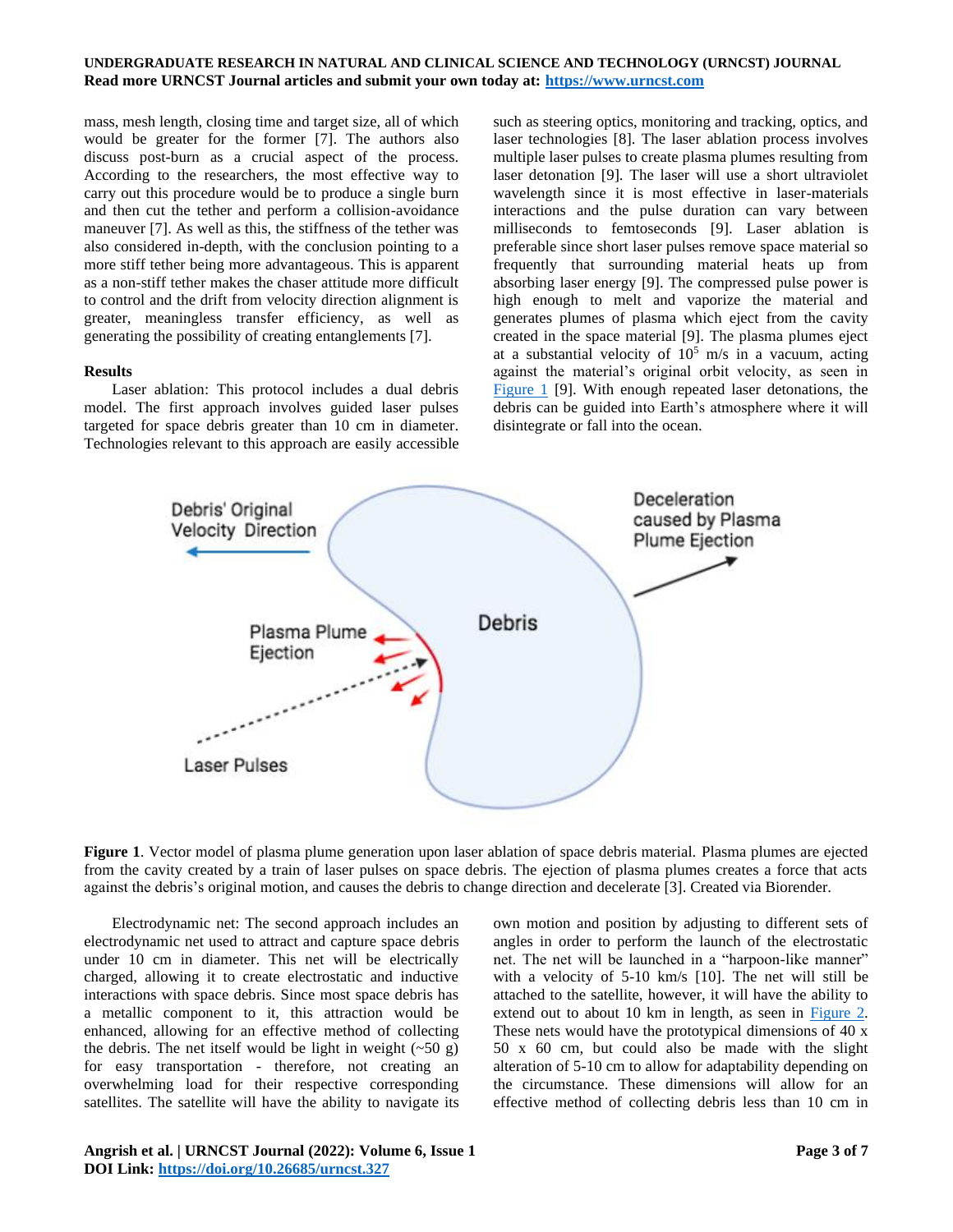diameter and will have an overall volume of ~0.120 m [\[8\].](#page-5-7) As described by Sharf et al. [\[6\],](#page-5-5) the net is composed of four separate tethers which are all reeled on the same winch, and each passing through a ring at the central node of the net, then through a ring at a corner node on the net and a ring at the central node on a side of the net. Finally, each tether is attached to the next corner node, with respect to the corresponding "ringed" corner of the net [\[6\].](#page-5-5) Once the debris is taken hold of (through electrostatic interactions), this net will be transported via the satellite towards the Earth's atmosphere. Here, both the satellite and the debris will be disintegrated. In order to make this whole process much more efficient, the satellites will include net managers - which will contain  $\sim$ 100 nets - from which the nets will be extended from due to centrifugal force at the end [\[10\].](#page-5-9) This will allow for more effective use of each satellite - not only increasing the capacity of each satellite, but also limiting the amount of waste product being produced.



<span id="page-3-0"></span>**Figure 2.** Magnified view of the electrodynamic net being launched in a harpoon-like manner. The satellite launches an electrodynamic net towards the targeted space debris. Using electrostatic interactions, the space debris will be captured by the net, upon which the net will close. From there, the satellite will de-orbit, directing both the net and itself towards disintegration via the Earth's atmosphere. Created via Microsoft Paint, and inspired by the Cable News Networ[k \[10\]](#page-5-9)

#### **Discussion**

Laser ablation: The laser transmission parameters discussed in the study by Shen et al. [\[3\],](#page-5-2) demonstrate detailed and sophisticated technical knowledge of a potential laser system. The study's proposed solution of a solid-state laser operating in a burst mode which does not have a mechanically-driven component and no need to refuel the system would be reliable and require minimal maintenance. A low-maintenance laser system would be beneficial for space-based operations and have lower costs in the long term. This study also outlines parameters of a

optimized for balancing the tracking of space debris as well as energy waste, and laser repeat frequencies that would be optimized for laser ablation effectiveness as well as energy costs. The space debris mass model constructed in this study could be useful for tracking the motion of space debris since it is considered as one of the most important parameters. However, this model is limited by debris made up of common materials such as aluminum and carbon.

laser system such as mirror diameter which would be

Space-based operations of laser systems seem to be preferable to ground-based operations as outlined by the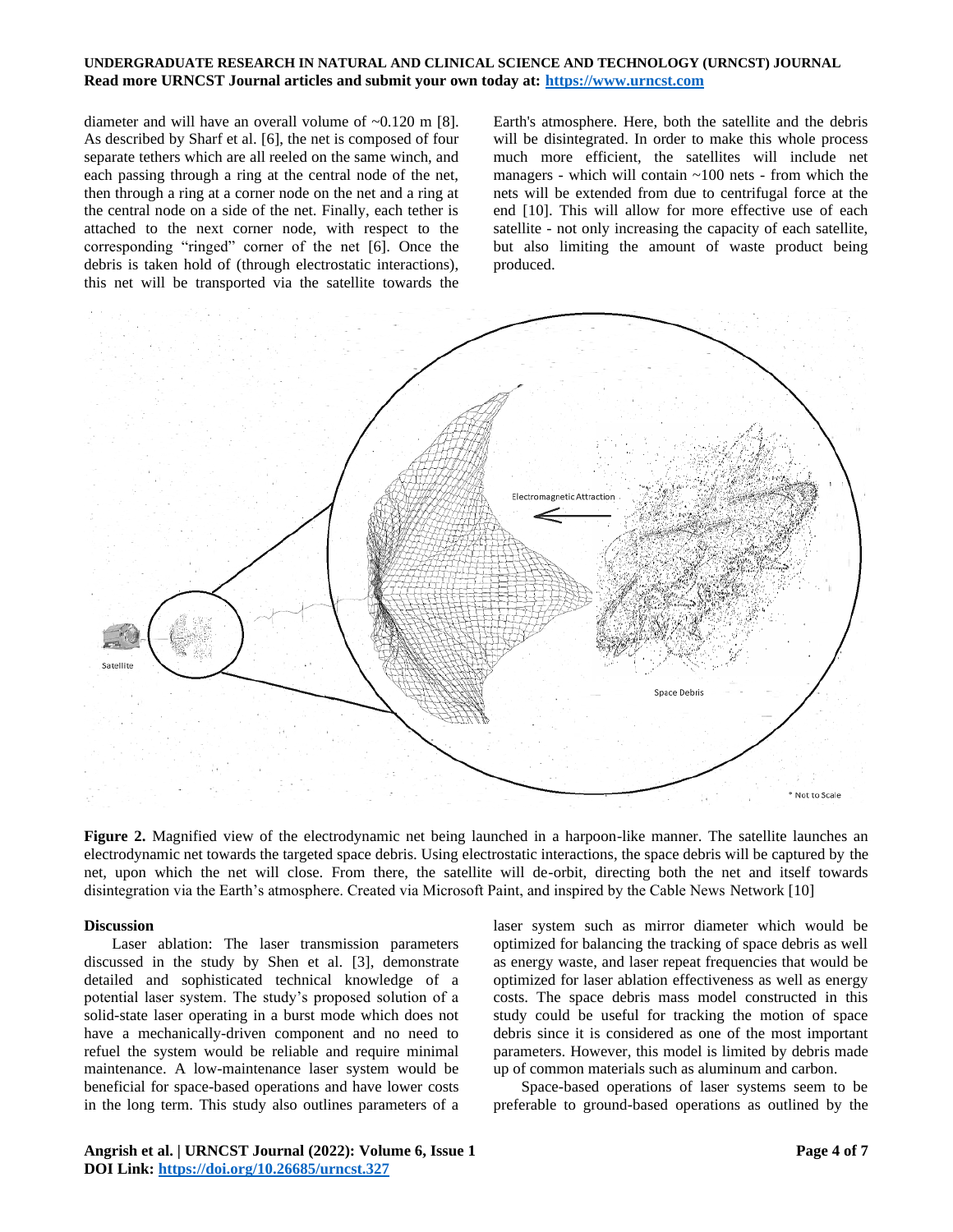study by Soulard et al. [\[4\],](#page-5-3) The authors suggest that energy expenditure would be more efficient in space-based operations, adding distinguishing features including size, energy, and pulse duration between space and ground-based operations. This study features a space-based model for tracking and de-orbiting hyper-velocity space debris, the ICAN project, which could be considered for a space-based model designed for larger space debris (greater than 10 cm in diameter).

Overall, the mechanism of space debris removal by means of laser ablation and the technologies relevant to this approach are well understood and relatively easily accessible. An important next step to an eventual future of utilizing laser ablation to remove space debris could be the experimentation of the laser parameters and conditions discussed in the previous studies. Further research and results from simulations of the proposed laser systems would verify the proposed solutions made in the studies such as the effectiveness of space-based operation compared to ground-based operation.

Electrodynamic net: The second process that was explored was the use of an electrodynamic net to capture and disintegrate debris less than 10 cm in radius. Based upon previous studies and their simulations, this approach seems to be quite efficient. These experiments examined the structure and properties of the net, the enclosing mechanism and timing, as well as other key processes involved to carry out this procedure. Using these results, these ideas could also be applied to this study's proposed model. For example, in the study done by Pearson et al. [\[5\],](#page-5-4) the EDDE propulsion system could be incorporated within the design. This is because based on the simulations done by the research team, this system seemed by far to be most efficient at removing space debris, without having to orbit an enormous amount of satellites [\[5\],](#page-5-4) therefore, being both economically and ecologically viable.

Alongside this, the net release and capture motion can be similar to that as described by Sharf et al. [\[6\],](#page-5-5) In the experiment, the researchers went into great detail to discuss the structure of the net, the launch and enclosure process, and tension properties. Since this aspect of the procedure only took 100 seconds and had a maximum tension of ~10 N in simulations, this seems to be a very effective and efficient approach to carry out the launch and enclosure of the space debris [\[6\].](#page-5-5) Furthermore, using the details from the study performed by Bevenuto et al. [\[7\],](#page-5-6) the shape of the net that could be pyramidal in shape. This is because the pyramidal-shaped net is much more effective in collecting smaller-sized debris, compared to the planar shape net [\[7\].](#page-5-6) Specifically, the planar shape net targeted debris that measured 30 m x 30 m, whereas the pyramidal shape net targeted space debris that was 1 m x 1 m in size. In addition to this, as described in the same study, the net would also be made of material that would allow for increased stiffness, to minimize entanglements and other problems. Moreover, the de-orbiting and disintegration processes

mentioned in the study should also be explored in greater detail in future studies.

In general, a dual-debris model would maximize strengths and minimize downfalls of laser ablation and the electrodynamic net, as laser ablation could be sparingly used towards large debris due to its effectiveness and high cost while the electrodynamic net could be used against a vast amount of smaller debris.

A key area which future studies could explore in greater detail is the ability of the net to capture debris that is generally smaller in size. Of the studies that were explored, they all had experimental space debris sizes that were far greater than ones that would be 10 cm in diameter. By performing these types of studies, there would be more information on whether this method would be effective against the debris of all sizes. This in turn would also allow for one to identify whether different methods are needed for variously sized objects, or whether this electrodynamic net would be effective enough to be deployed on its own. Alongside this, another aspect that should be looked into is the type of material that would be used to create the net. There are various types of metals that could be manipulated to give the net its electrodynamic nature, however, each metal would also bring its own physical properties as well. These properties could affect the mass, tension and stiffness of the net, which as indicated by Bevenuto et al. [\[7\],](#page-5-6) could lead to other situations to arise.

### **List of Abbreviations Used**

EDDE: electrodynamic debris eliminator ICAN: international coherent amplification network NASA: national aeronautics and space administration VASIMR: variable specific impulse magnetoplasma rocket

## **Conflicts of Interest**

The authors report no potential conflicts of interest.

### **Ethics Approval and/or Participant Consent**

This study did not involve human or animal participants. It was a study that proposes a method of space debris removal, by reviewing other related articles and journals.

## **Authors' Contributions**

MDA: made substantial contributions to the design of the study, the collection of data as well as interpretation and analysis of the data, revised the manuscript critically, and gave final approval of the version to be published.

ES: made substantial contributions to the design of the study, the collection of data as well as interpretation and analysis of the data, revised the manuscript critically, and gave final approval of the version to be published.

MABB: made substantial contributions to the design of the study, the collection of data as well as interpretation and analysis of the data, and gave final approval of the version to be published.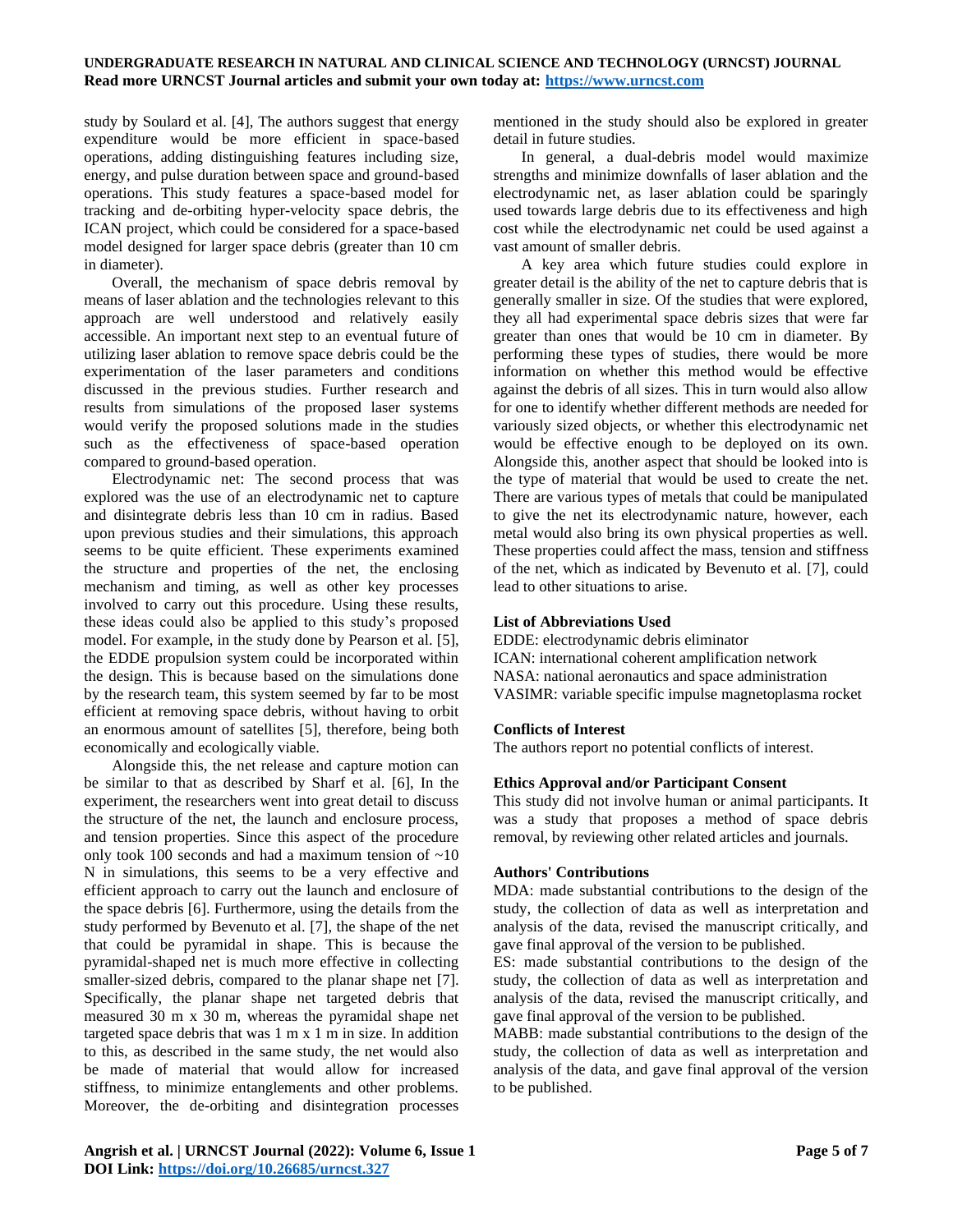## **Acknowledgements**

This study was supported by DeSCIpher: McMaster University Life Sciences Competition.

## **Funding**

This study was not funded.

## **References**

- <span id="page-5-0"></span>[1] What is space junk and why is it a problem? [Internet]The Trustees of The Natural History Museum*.* 2020. [cited 2021 Jun 10]. Available from: [https://www.nhm.ac.uk/discover/what-is-space-junk](https://www.nhm.ac.uk/discover/what-is-space-junk-and-why-is-it-a-problem.html)[and-why-is-it-a-problem.html](https://www.nhm.ac.uk/discover/what-is-space-junk-and-why-is-it-a-problem.html)
- <span id="page-5-1"></span>[2] Space Debris and Human Spacecraft. [Internet] National Aeronautics and Space Administration*.* 2021. [cited 2021 Jun 11]. Available from: [https://www.nasa.gov/mission\\_pages/station/news/orbi](https://www.nasa.gov/mission_pages/station/news/orbital_debris.html) tal debris.html
- <span id="page-5-2"></span>[3] Shuangyan Shen, Xing Jin, Chang Hao. Cleaning space debris with a space-based laser system. Chinese Journal of Aeronautics. 2014 Aug 27;(4):805-811. <https://doi.org/10.1016/j.cja.2014.05.002>
- <span id="page-5-3"></span>[4] Soulard R, Quinn MN, Tajima T, Mourou G. ICAN: A novel laser architecture for space debris removal. Acta Astronautica. 2014 Dec;105(1):192-200. <https://doi.org/10.1016/j.actaastro.2014.09.004>
- [5] Pearson J, Oldson J, Levin E. ElectroDynamic Debris Eliminator (EDDE): Design, Operation, and Ground Support. Star Technology and Research, Inc. 2010
- <span id="page-5-5"></span>[6] Sharf I, et al. Experiments and simulation of a net closing mechanism for tether-net capture of space debris. Acta Astronautica. 2017 Oct;139:332-343. <https://doi.org/10.1016/j.actaastro.2017.07.026>
- <span id="page-5-6"></span>[7] Benvenuto R, Salvi S, Lavagna M. Dynamics analysis and GNC design of flexible systems for space debris active removal. Acta Astronautica. 2015 Jun;110:247- 265.<https://doi.org/10.1016/j.actaastro.2015.01.014>
- <span id="page-5-7"></span>[8] Assessment Study of Small Space Debris Removal by Laser Satellites. [Internet] NTRS - NASA Technical Reports Server. [cited 2011 Mar 5]. Available from: <https://ntrs.nasa.gov/citations/20120009369>
- <span id="page-5-8"></span>[9] Bando T, Abe K, and Yamashita M. Effect of ZnO Plasma plume dynamics on laser ablation. Optical Review. 2010 Jun 5;17(3):309-312. [https://doi.org/](https://doi.org/10.1007/s10043-010-0055-y) [10.1007/s10043-010-0055-y](https://doi.org/10.1007/s10043-010-0055-y)
- <span id="page-5-9"></span>[10] Cable News Network. [Internet] Cleaning up space debris. [cited 2021 Jun 28]. Available from: [https://www.cnn.com/2017/06/13/tech/gallery/space](https://www.cnn.com/2017/06/13/tech/gallery/space-sweepers/index.html)[sweepers/index.html](https://www.cnn.com/2017/06/13/tech/gallery/space-sweepers/index.html)

## <span id="page-5-4"></span>**Article Information**

Managing Editor: Jeremy Y. Ng Peer Reviewers: Aishwaria Maxwell, Renee Hu, Jennifer Bae Article Dates: Received Sep 27 21; Accepted Dec 29 21; Published Jan 14 22

## **Citation**

Please cite this article as follows: Angrish MD, Badal-Badalian M, Shen E. Evaluating the effectiveness and efficiency of a laser guided and electrodynamic approach to performing space debris removal. URNCST Journal. 2022 Jan 14: 6(1). <https://urncst.com/index.php/urncst/article/view/327> DOI Link:<https://doi.org/10.26685/urncst.327>

## **Copyright**

© Manish Dev Angrish, Matthew Badal-Badalian, Edward Shen. (2022). Published first in the Undergraduate Research in Natural and Clinical Science and Technology (URNCST) Journal. This is an open access article distributed under the terms of the Creative Commons Attribution License [\(https://creativecommons.org/licenses/by/4.0/\)](https://creativecommons.org/licenses/by/4.0/), which permits unrestricted use, distribution, and reproduction in any medium, provided the original work, first published in the Undergraduate Research in Natural and Clinical Science and Technology (URNCST) Journal, is properly cited. The complete bibliographic information, a link to the original publication on [http://www.urncst.com,](http://www.urncst.com/) as well as this copyright and license information must be included.